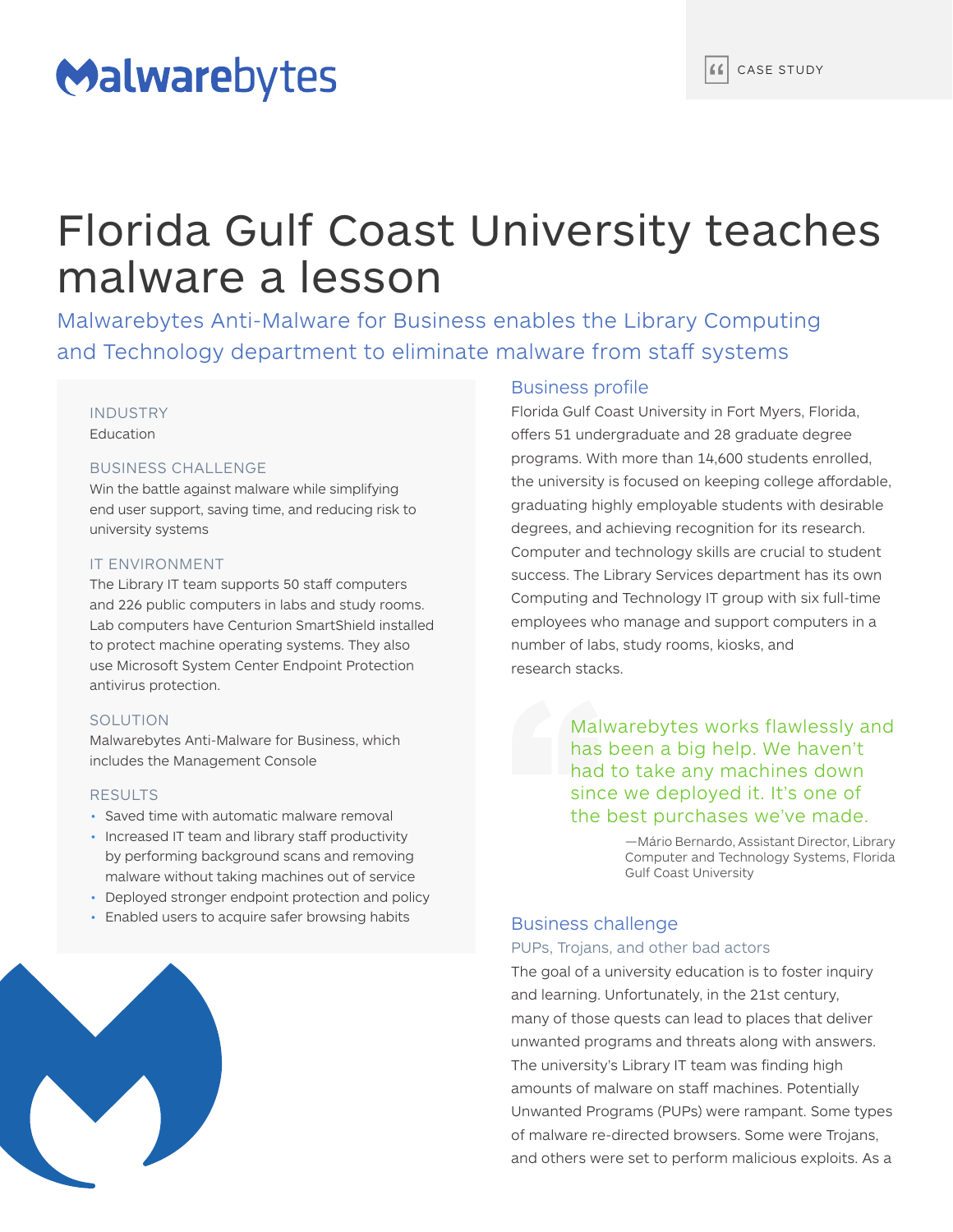result, staff computer performance slowed dramatically, and users became frustrated when malware tried to hijack them to other sites.

Besides being frustrating for users, malware caused significant disruption and placed a heavy burden on the IT team. When a machine required malware cleanup, an IT team member had to stop whatever he was doing to fix a user's system. The user suffered a day of downtime, and the IT team had to clean or completely re-install the machine. Most frustrating, there seemed to be no way to end the issues once and for all.

Malware also posed a risk to the main integrated library system (ILS) and the university's enterprise resource planning (ERP) system, both of which depend on Java code. Common Java and flash malware was crippling the Java-based applications and gaining direct contact with these systems. Once again, malware-related problems forced the IT team to constantly react to problems.

"We tried several options to fight malware," said Mário Bernardo, Assistant Director of Library Computer and Technology Systems for Florida Gulf Coast University. "I'd known about Malwarebytes from using it at home, and after trying it here, it did the best job."

# The solution

# Malwarebytes Anti-Malware for Business

The university purchased Malwarebytes Anti-Malware for Business, which protects against zero-hour malware that most other solutions miss. It detects malware on demand when a scan is activated and provides advanced malware removal. Through the Malwarebytes Management Console, Bernardo and his team gained the upper hand in seeking and destroying harmful malware.

"When we ran Malwarebytes for the first time on our faculty and staff machines, it found 2,100 objects," he said. "Most were fake toolbars, but we also found a couple of serious issues. Malwarebytes Anti-Malware for Business cleaned it right up."

# Aggressive, low-impact scanning improves productivity

The IT team also ran Malwarebytes Anti-Malware for Business scanning for peer-to-peer and other advanced types of malware. To their delight, they found that they could perform aggressive scans on users' systems without affecting their productivity. In fact, most users

never realized that scans were occurring.

Now Malwarebytes scans run every day—quietly and noninvasively in the background. The IT team can instantly push updates to clients or deploy new policies. Real-time monitoring and scans on demand give the team instant visibility into what's going on.

"Malwarebytes has been completely hands-off since we deployed it," said Bernardo. "It's really keeping the endpoints clean with no intervention on our part."

#### Reporting delivers deeper insight

"The Malwarebytes reports have been extremely valuable," Bernardo said. "They show us in detail which machines have issues, what types of malware are appearing, and also provide valuable insight into trends or patterns on library systems. We can also easily present data from Malwarebytes in our regular meetings. The charts are attractive and easy to understand."

#### Stronger protection now in place

Through the reports, malware scans were found to have removed objects derived from web sources such as international websites, which tend to pass on a higher number of infections than domestic sites. And even newsletters and articles from reputable sources have shown up with malware attached.

The IT team also identified a recurring pattern of PUPs and a high number of hits for Mindspark toolbars, which enabled them to ramp up protection against these threats. In addition, Malwarebytes flagged a legacy application that the team discovered had not been designed well or deployed correctly. They were able to change the deployment and include that in its endpoint security policy.

"We changed our default settings to PUPs, and Malwarebytes handled everything," said Bernardo. "It scanned everything, automatically removed threats, and delivered heuristics and notifications. We now have much stronger protection in place."

# Teaching safer browsing habits

Bernardo says that one of the most important benefits of Malwarebytes has been that it is teaching users safer browsing habits. Since the university places a premium on learning, the IT team wants users to know when they encounter a threat or why a website is blocked.